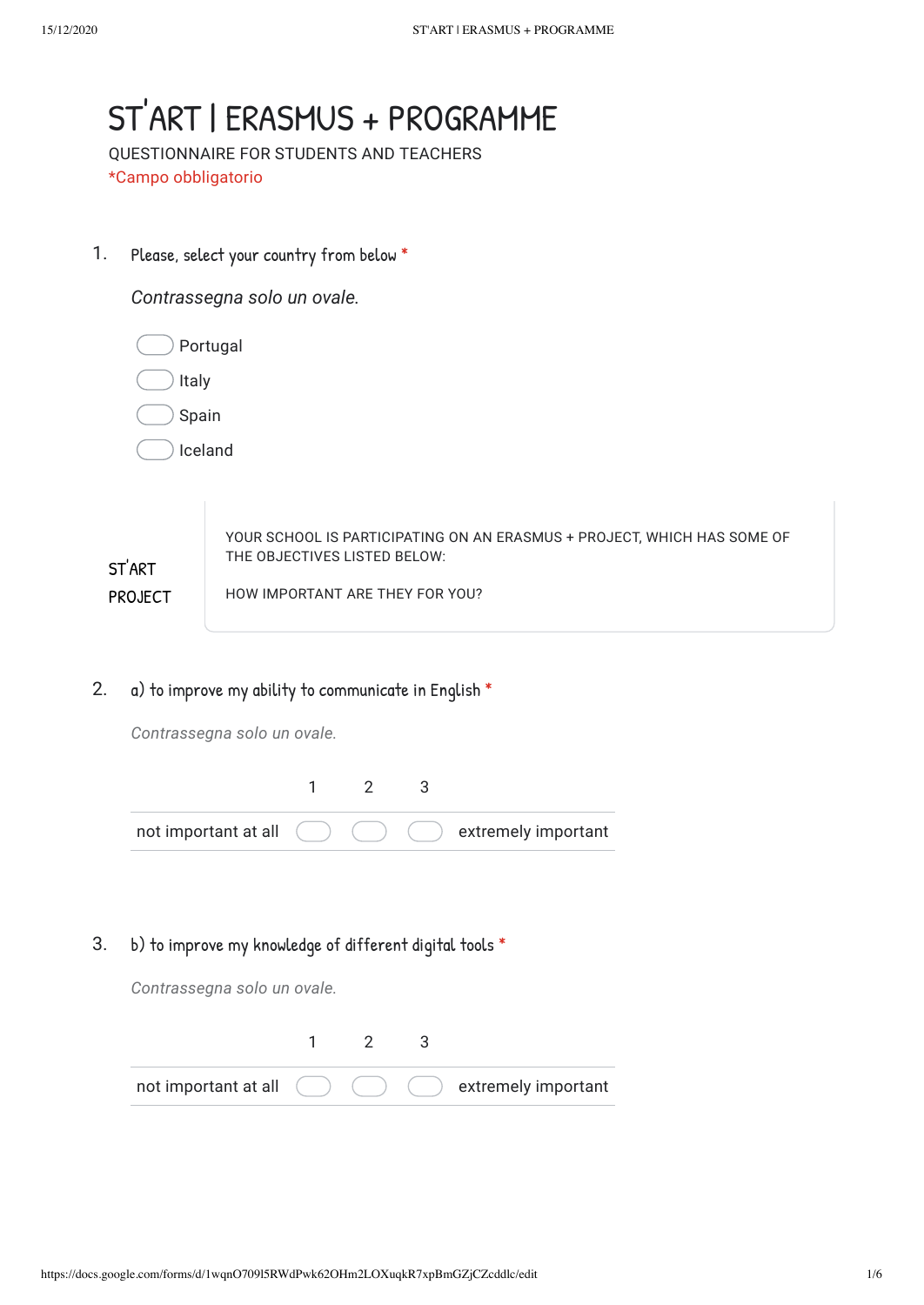### 4. c) to meet my peers from other European countries \*

*Contrassegna solo un ovale.*

| not important at all |  | extremely important |
|----------------------|--|---------------------|

### 5. f) to improve my curriculum \*

*Contrassegna solo un ovale.*

| not important at all $($ $)$ |  | $( )$ $( )$ extremely important |
|------------------------------|--|---------------------------------|

## 6. g) to get to know new areas of artistic creation \*

*Contrassegna solo un ovale.*

| not important at all ( |  | $\left( \begin{array}{c} \end{array} \right)$ ( $\left( \begin{array}{c} \end{array} \right)$ extremely important |
|------------------------|--|-------------------------------------------------------------------------------------------------------------------|

## 7. h) to learn more about European culture and values \*

*Contrassegna solo un ovale.*

not important at all 1 2 3 extremely important

ST'ART Topics

HOW IMPORTANT ARE THE FOLLOWING TOPICS FOR YOU?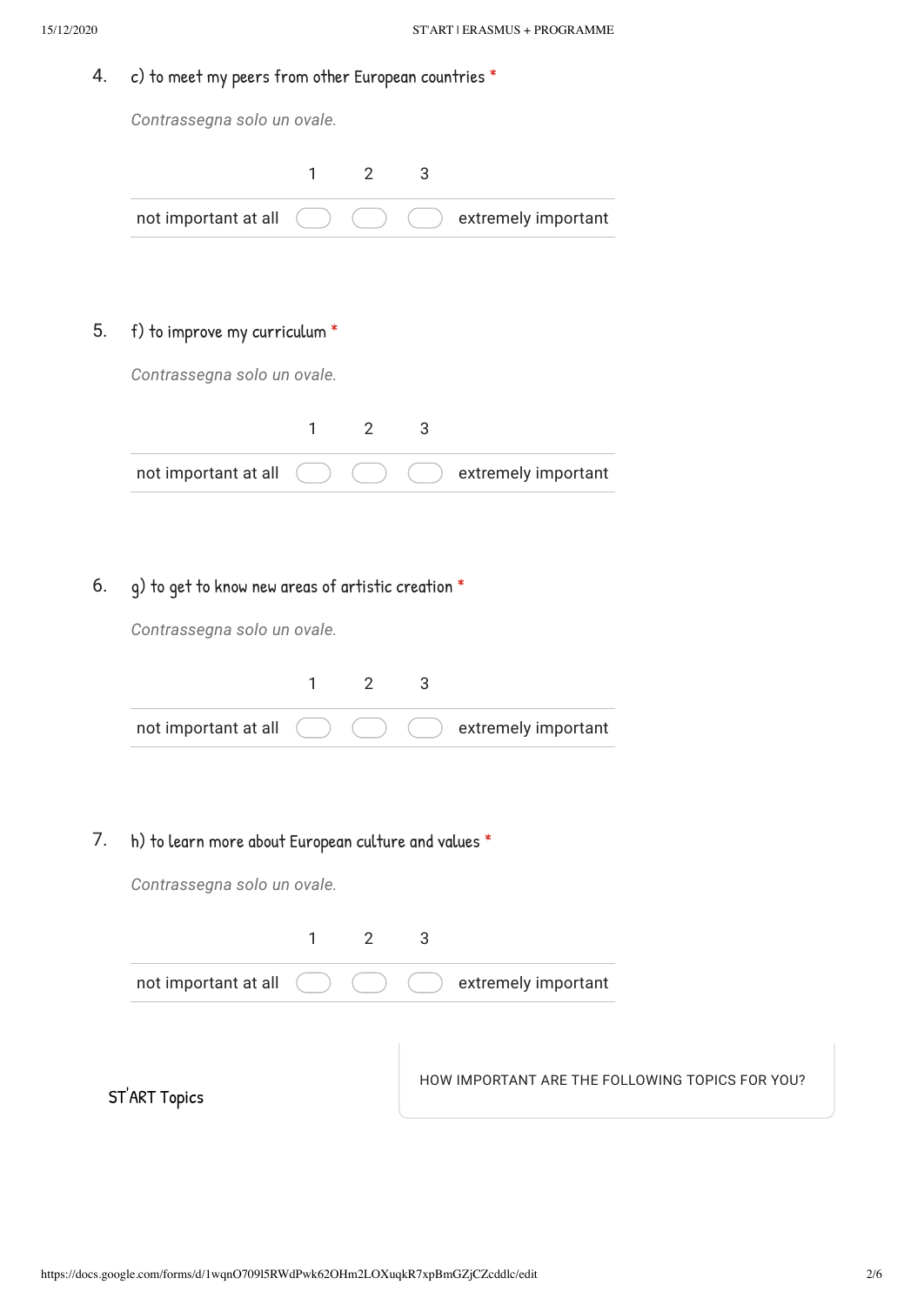8. a) Environmental protection (public transports. pollution, recycling, etc.)

*Contrassegna solo un ovale.*

| not important at all $($ |  | extremely important |
|--------------------------|--|---------------------|

9. b) Social issues (poverty, access to health care, education, housing, etc.)

*Contrassegna solo un ovale.*

|  |  | not important at all $( ) ( ) ( )$ (bettermely important |
|--|--|----------------------------------------------------------|

## 10. c) Preservation of public spaces

*Contrassegna solo un ovale.*

| not important at all |  | $\bigcup$ $\bigcup$ extremely important |
|----------------------|--|-----------------------------------------|

11. d) Civic participation (voting, expressing your opinion regarding public policies)

| not important at all ( |  | extremely important |
|------------------------|--|---------------------|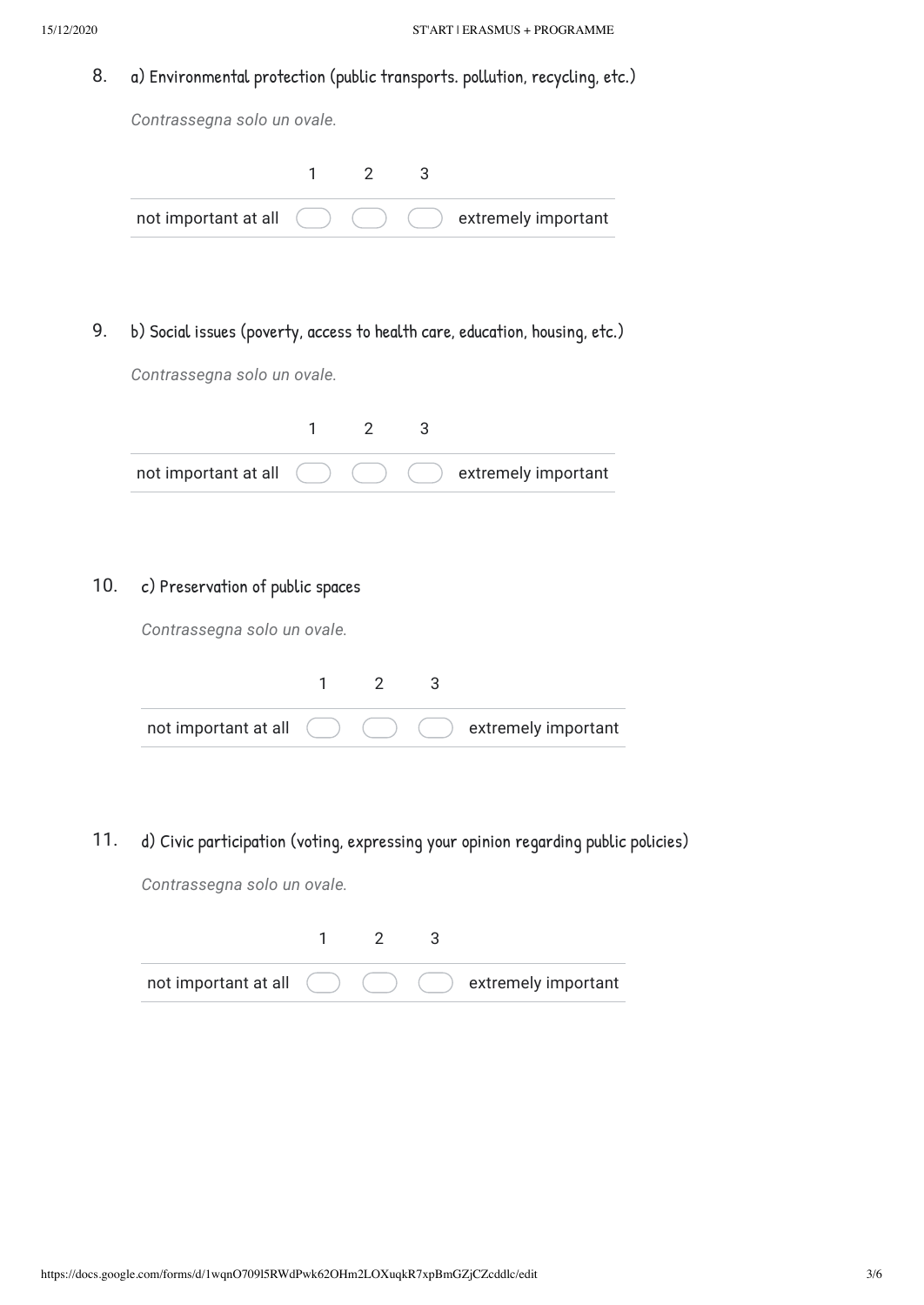#### 12. e) Volunteering (Charity, helping those in need...)

*Contrassegna solo un ovale.*

| not important at all $\qquad \qquad$ |  | $( )$ $( )$ extremely important |
|--------------------------------------|--|---------------------------------|

### 13. f) Planning the development of the city (sustainability, supporting artistic interventions, Promotion of green spaces)

*Contrassegna solo un ovale.*

| not important at all $\qquad \qquad$ |  | $($ ) extremely important |
|--------------------------------------|--|---------------------------|

14. g) Preserving the cultural heritage of the city (identity vs. globalization)

*Contrassegna solo un ovale.*

| not important at all ( |  | $($ $)$ $($ $)$ extremely important |
|------------------------|--|-------------------------------------|

15. 7. Which of the topics listed bellow require intervention in your city? \*

- a) Environmental protection (public transports. pollution, recycling, etc)
- b) Social issues (poverty, access to health care, education, housing, etc.)
- c) Preservation of public spaces
- d) Civic participation (voting, expressing your opinion regarding public policies)
- e) Volunteering (Charity, helping those in need...)
- f) Planning the development of the city (sustainability, supporting artistic interventions, Promotion of green spaces)
- g) Preserving the cultural heritage of the city (identity vs. globalization)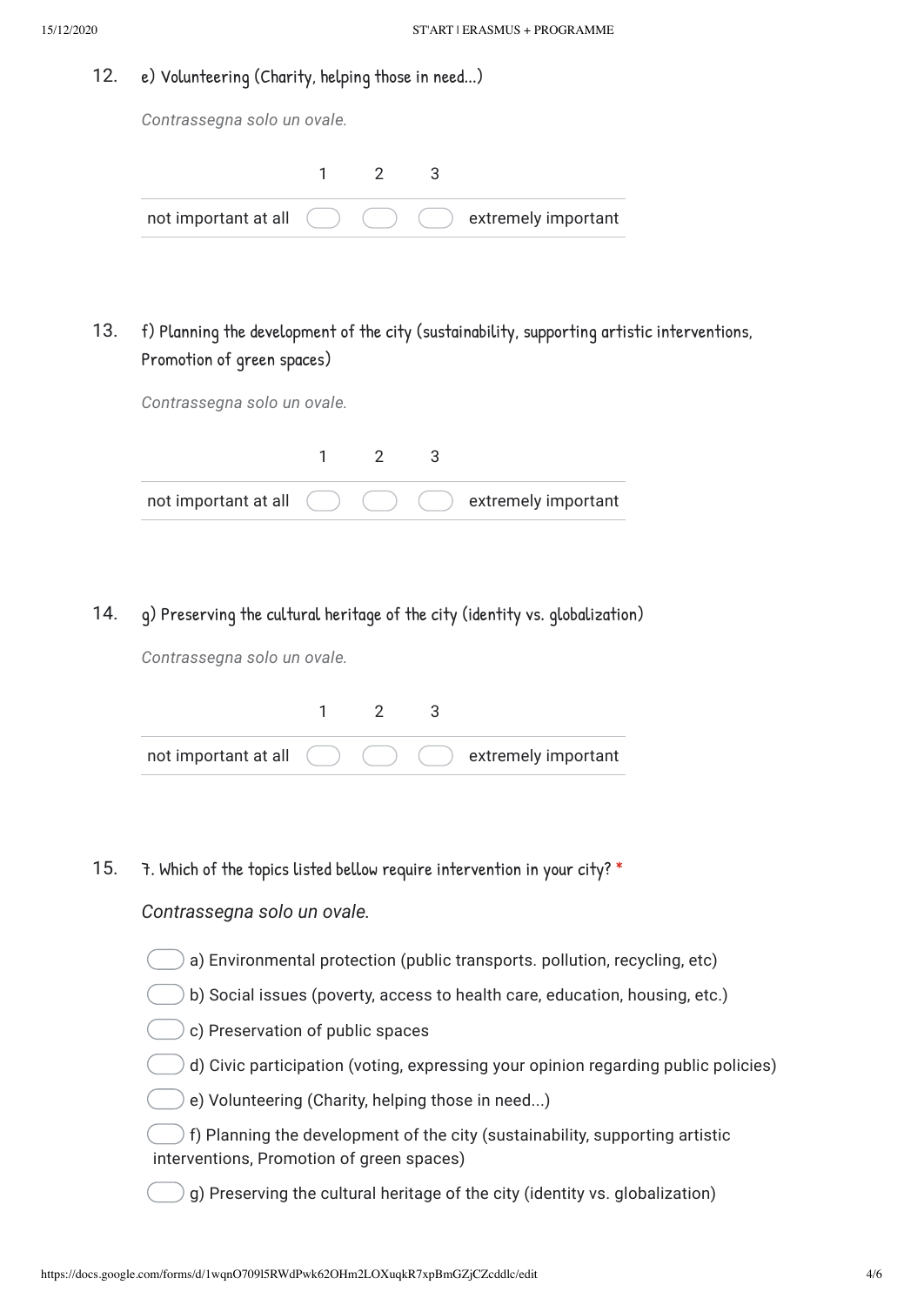16. 8. Choose ONE of the previous topics to develop an artistic project for your city \*

*Contrassegna solo un ovale.*

- a) Environmental protection (public transports. pollution, recycling, etc)
- b) Social issues (poverty, access to health care, education, housing, etc.)
- c) Preservation of public spaces
- d) Civic participation (voting, expressing your opinion regarding public policies)
- e) Volunteering (Charity, helping those in need...)

) f) Planning the development of the city (sustainability, supporting artistic interventions, Promotion of green spaces)

 $\bigcirc$  g) Preserving the cultural heritage of the city (identity vs. globalization)

17. 9. To what extent can ART improve life quality in the city?

*Contrassegna solo un ovale.*

| not at all |  | extremely |
|------------|--|-----------|

#### 18. 10. To what extent can your School improve life quality in the city?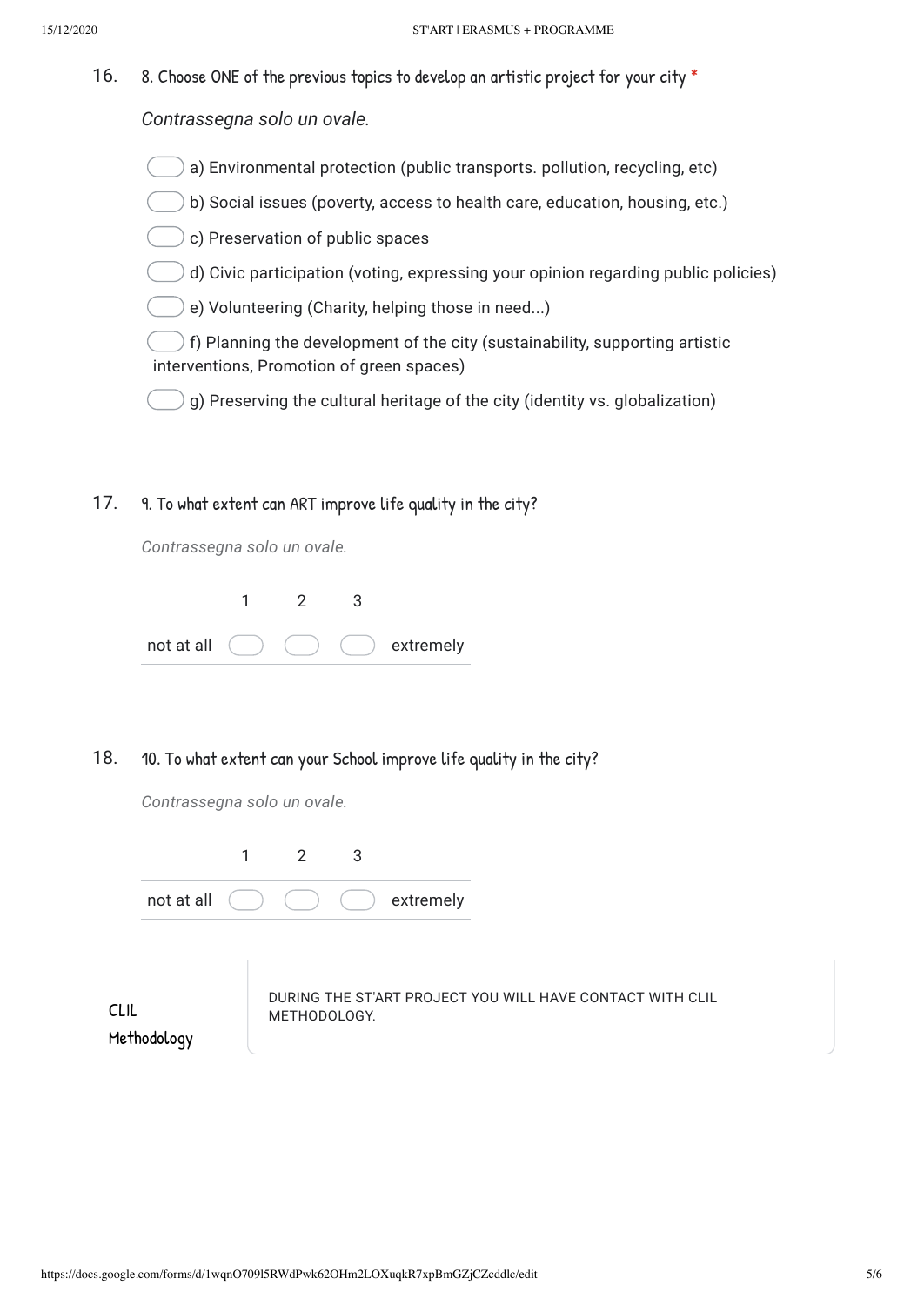19. Have you ever heard anything about CLIL Methodology? \*

*Contrassegna solo un ovale.*



Questi contenuti non sono creati né avallati da Google.

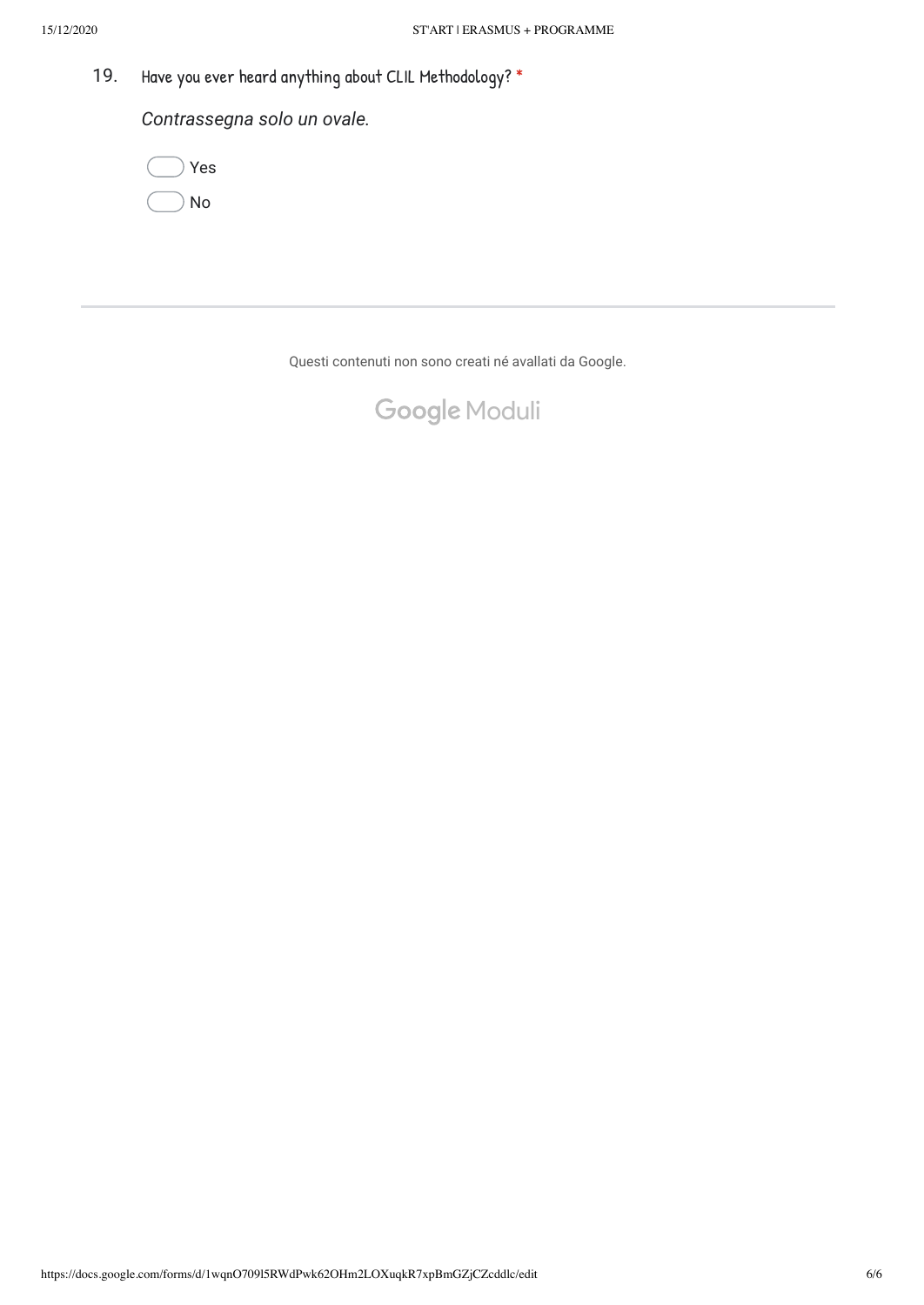# **ST'Art Mobility Survey**

Participant Report Form – KA2 – after St'Art Mobility for students and teachers \*Campo obbligatorio

- 1. Indirizzo email \*
- 2. 1. Please, select your country from below \*

*Contrassegna solo un ovale.*

Italy

Island

Portugal

Spain

3. 2. Mobility start date \*

*Esempio: 7 gennaio 2019*

4. 3. Mobility end date \*

*Esempio: 7 gennaio 2019*

5. 5. Was this your first mobility abroad financed by the Erasmus? \*

*Contrassegna solo un ovale.*

Not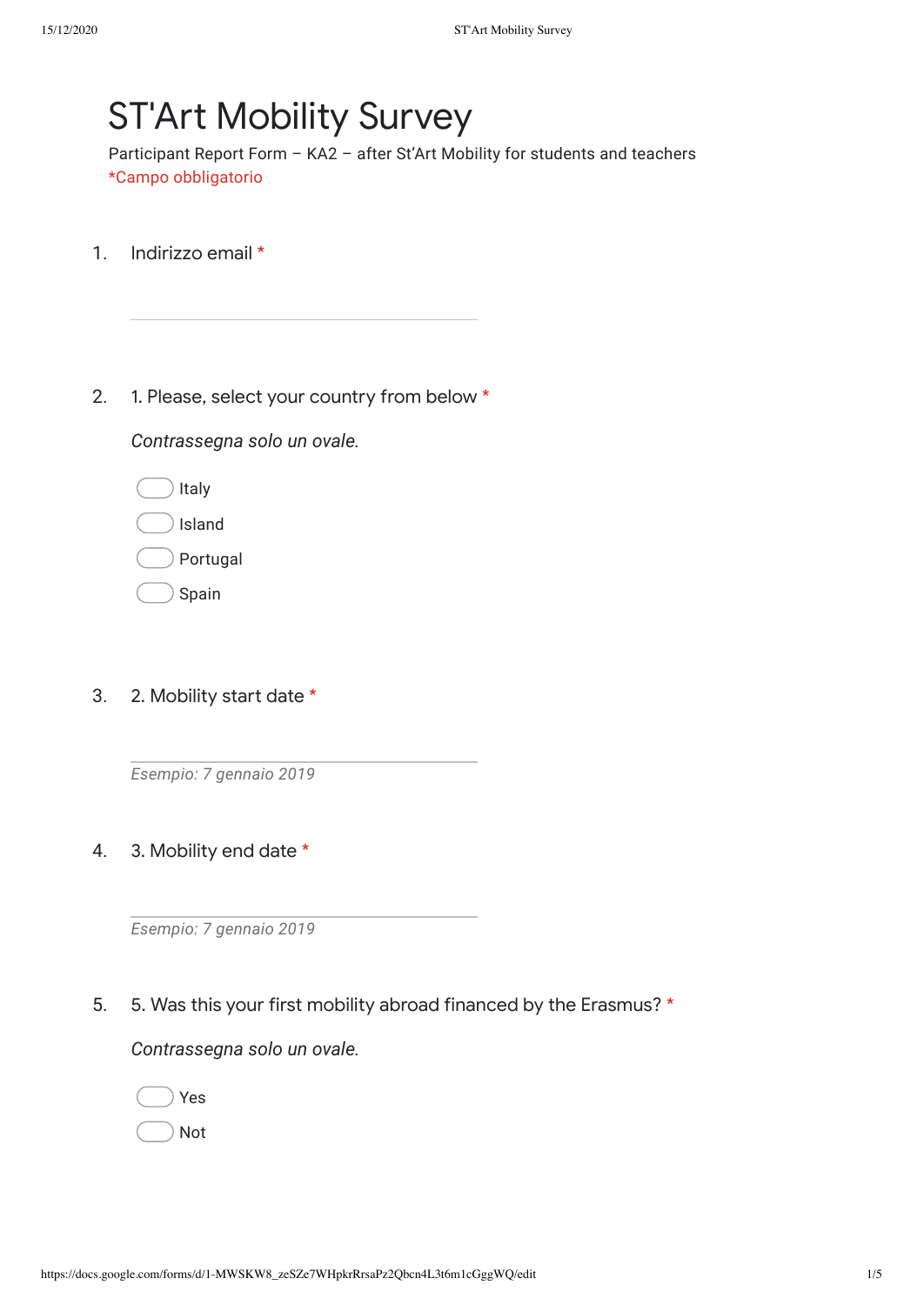6. 6. Did you sign a mobility agreement with your institution before the mobility? \*

*Contrassegna solo un ovale.*

|  | Yes |
|--|-----|
|  | Not |

7. 7. Did you receive a formal preparation (cultural, practical, logistical) to the mobility before your departure? \*

*Contrassegna solo un ovale.*

|  | Yes |
|--|-----|
|  | Not |

8. 8. If you did, was it satisfying? \*

*Contrassegna solo un ovale.*

|  | Yes |
|--|-----|
|  | Not |

9. 9. Why?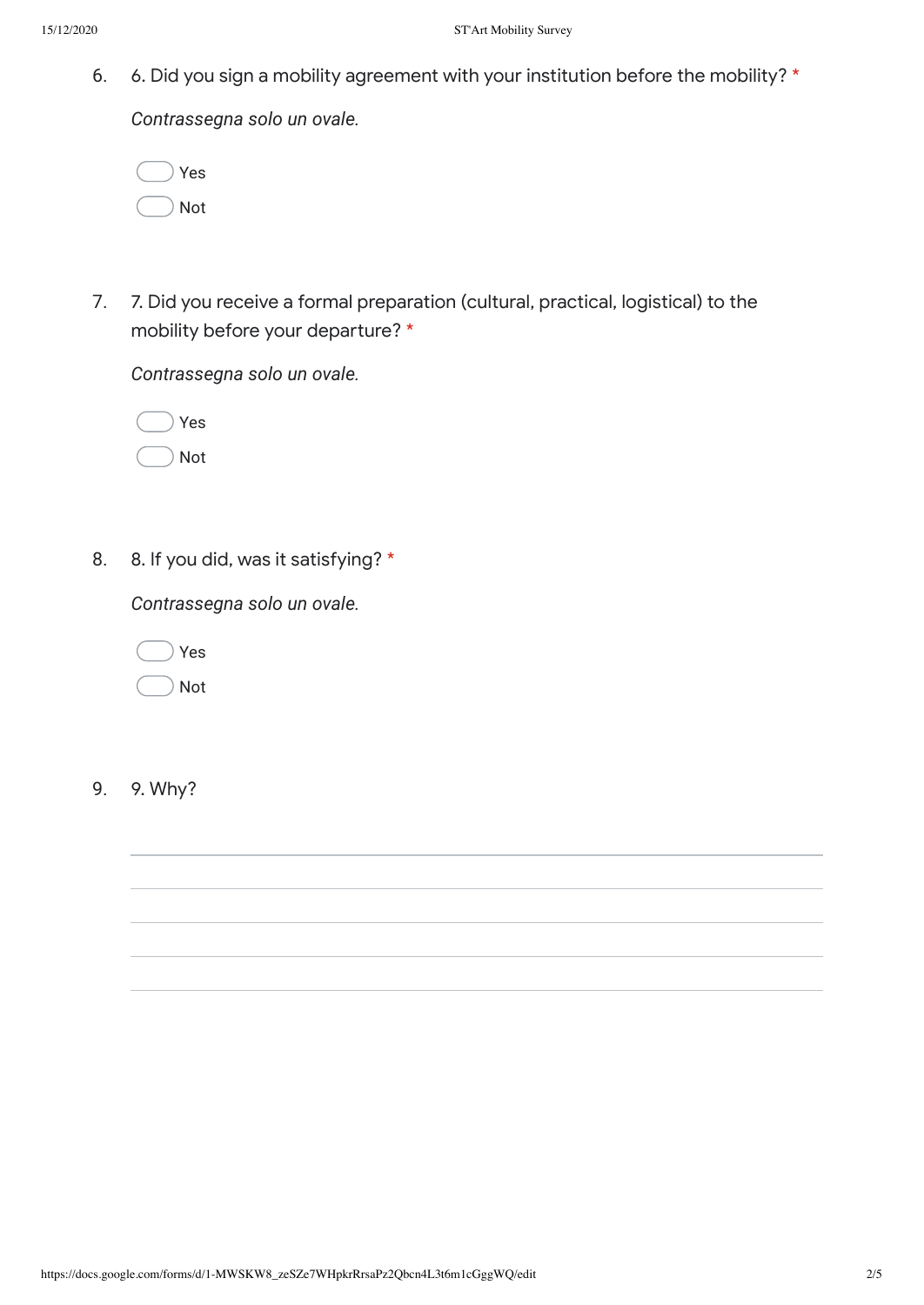10. 10. What were your main motivations for doing a learning mobility abroad? (more options are possible) \*

*Seleziona tutte le voci applicabili.*

- To gain practical skills relevant for my learning
- To share my own knowledge and skills with learners and/or other persons
- To build cooperation with other students
- To increase my social, linguistic and/or cultural competences
- To make new contacts
- To improve my artistic knowledge and skills
- 11. 11. By participating in this Erasmus+ activity I believe I have developed the following competences: (more options are possible) \*

*Seleziona tutte le voci applicabili.*

- Learning to learn
- Social and civic competences
- Sense of initiative and cooperation skills
- Cultural awareness and expression
- 12. 12. Do you feel you have improved your English skills during your stay abroad? \*

*Contrassegna solo un ovale.*

Yes No, I was already fluent

- No
- 13. 13. Thanks to this mobility activity, have you also improved your: (more options are possible) \*

*Seleziona tutte le voci applicabili.*

Analytical skills

Teamwork abilities

Emotional skills (e.g. having more self-confidence, etc)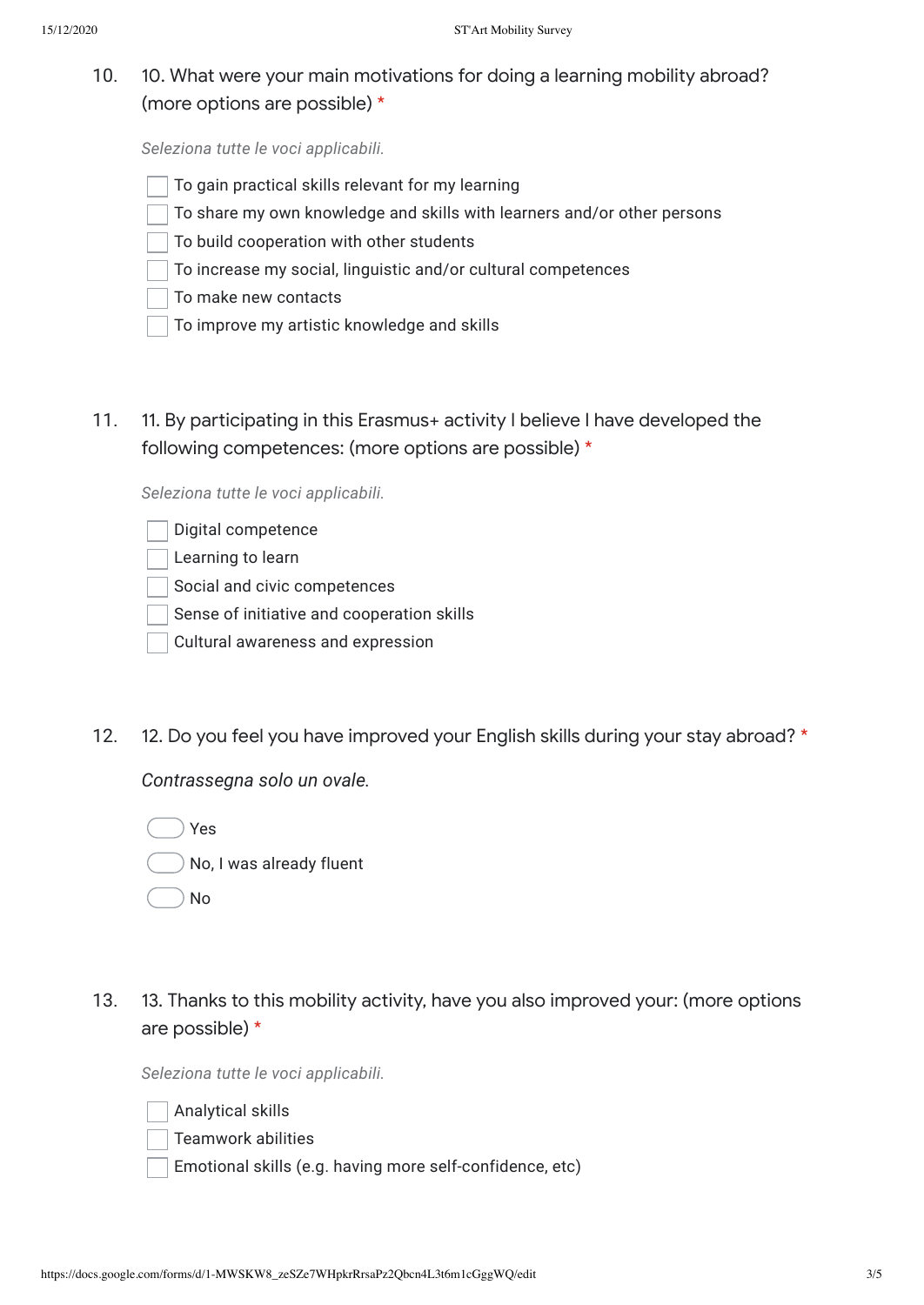14. 14. How satisfied are you with your Erasmus+ Mobility experience in general? \*

*Contrassegna solo un ovale.*

Very satisfied

Rather satisfied

) Neither satisfied nor dissatisfied

Rather dissatisfied

Very dissatisfied

15. 15. If you wish, please give any additional information, observations, comments and recommendations that may be useful to improve the next mobilities

16. 16. Once you came back to your own Institute were you asked to participate in any dissemination activities? \*

*Contrassegna solo un ovale.*

Yes Not

17. 17. If yes could you describe them